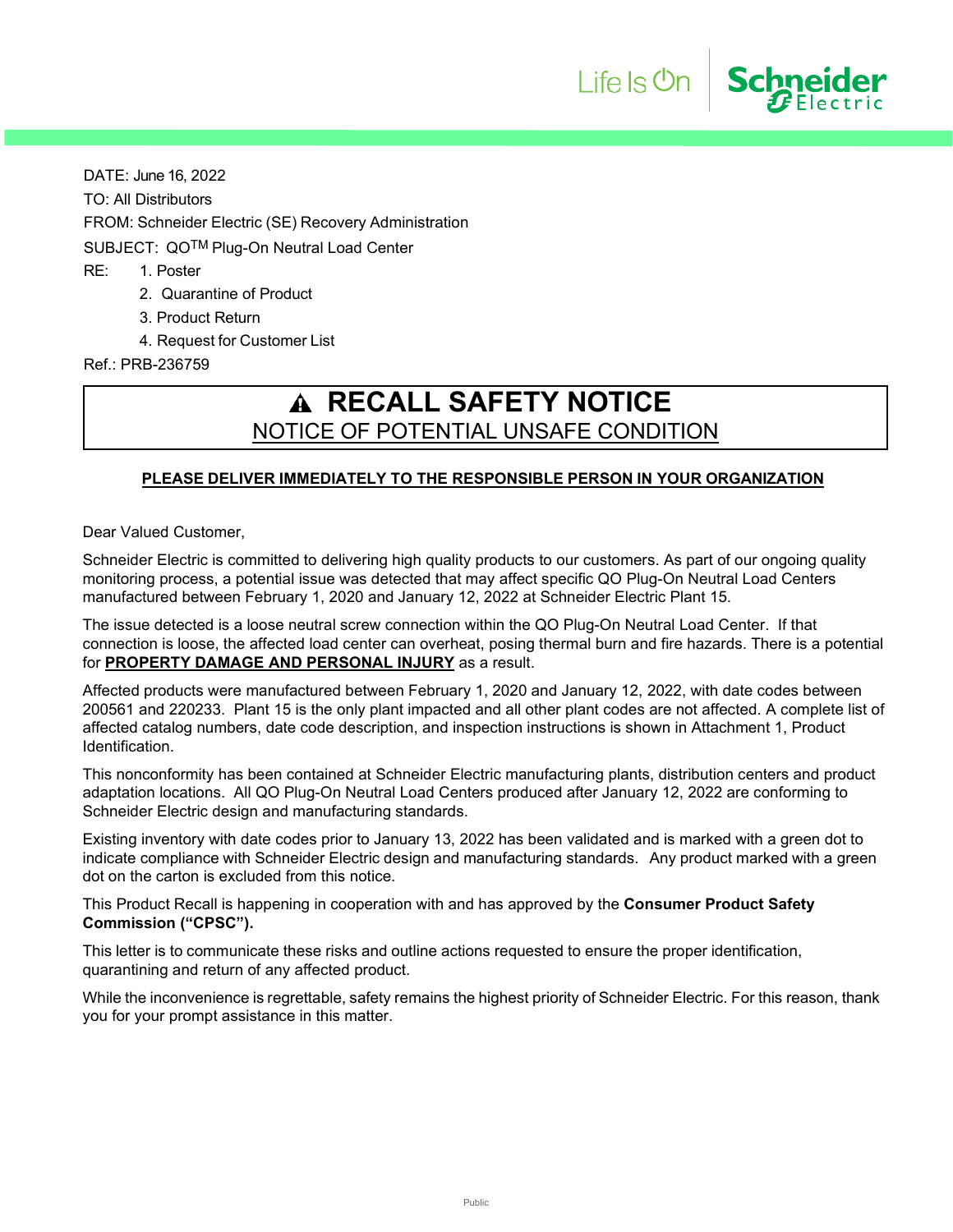## **What to do:**

### **Inspect existing inventory and stop installation of the affected products immediately.**

**If this activity has not been completed, please do so immediately.** All affected products should be removed from stock and/or shelves and quarantined in accordance with attachment 1.

If continued quarantining of affected product is not feasible, please contact SE customer care department for further assistance at 888-778-2733 options 2, 1, 4.

### **How to identify affect product – Not Installed**

To properly identify a potentially affected QO Plug-On Neutral Load Centers using the information on the carton, please refer to Attachment 1, Part I – Outdoor Product Identification, and Part II – Indoor Product Identification.

### **How to Identify Product – Installed**

Once a product has been installed, the catalog number and date code may only be found inside the enclosure, on the identification labels.

### **Only qualified electrical individuals should remove the cover of the load center.**

Please refer to Attachment 1, Part III – Product out of Carton for the location and information to be found on the product labels.

### **How to Inspect Products – Not Installed**

Schneider Electric has developed a list of instructions for inspection of a product. It is recommended that these instructions be carried out only by properly trained and licensed professionals.

To receive a copy of these instructions, follow the **Inspection Link.** 

### **How to Inspect (and Possibly Repair) Products - Installed**

Schneider Electric has developed a list of instructions for the inspection, and possible remediation of an installed and connected load center. These instructions must only be followed by trained and licensed professionals.

To arrange for an inspection of a load center, please contact Schneider Electric via the **General Questions and Technical Support** contact information above.

Trained professionals may receive a copy of these inspection instructions by contacting Schneider Electric. The Customer Care team will register any professional and send a copy of the instruction for inspection and possible repair of installed load centers. Please contact us via the **General Questions and Technical Support** contact information below**.**

### **Poster enclosed**

Included in this envelope, please find Please position the attached poster in a high traffic area for customer to see and read. If more copies are needed, please contact SE customer care at the general questions number below.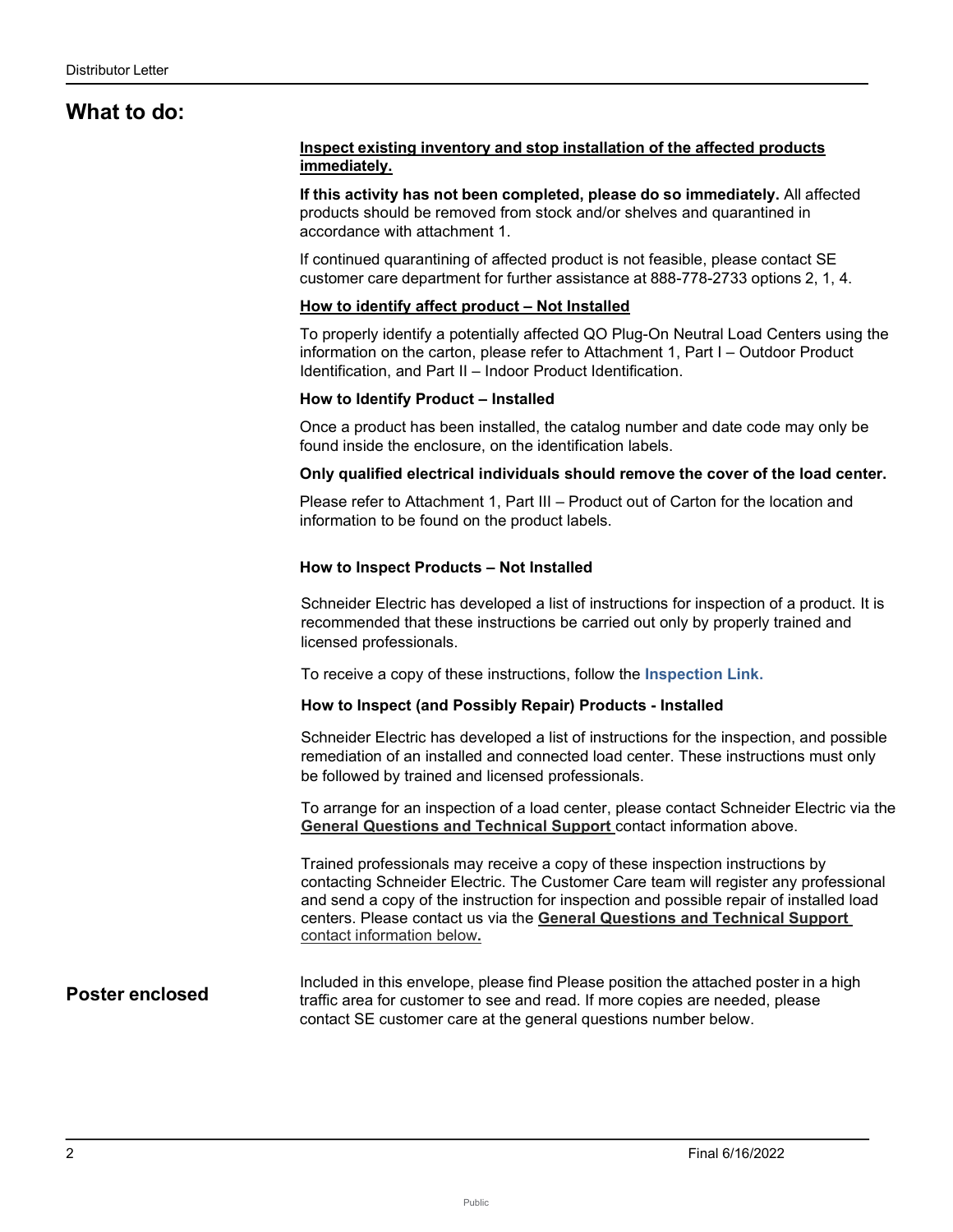## **Customer Contact Information**

SE desires to contact all customers who have purchased the affected product. To the extent allowable by law, please provide any customer contact information so SE may notify any known customers directly.

All customer information provided to SE will only be utilized for the purposes of this Product Safety Alert.

SE requests the name(s) and address(es) of the customer(s) who have purchased affected product by either providing an excel spreadsheet or through the following link provided.

## **For Further Customer Questions:**

If a customer has any further questions concerning affected product, please refer to the following contact information;

## **General Questions and Technical Support**

chat at MySE/MySchneider or

[https://www.se.com/us/en/work/support/customer-care/contact-schneider](https://www.se.com/us/en/work/support/customer-care/contact-schneider-electric.jsp)[electric.jsp](https://www.se.com/us/en/work/support/customer-care/contact-schneider-electric.jsp)

Phone: 888-778-2733 **options 2, 1, 4** 

Email: [technicalsupport@schneider-electric.com](mailto:technicalsupport@schneider-electric.com)

To return affected product either from a store or a customer, please refer to the following contact information;

## **Returns**

Chat through MySE/MySchneider

Phone: 888-778-2733 option 3

Email: [ccc-claims@schneider-electric.com](mailto:ccc-claims@schneider-electric.com)

### **How to identify affect product**

To properly identify a potentially affected QO Plug-On Neutral Load Centers, please refer to **Product Identification**.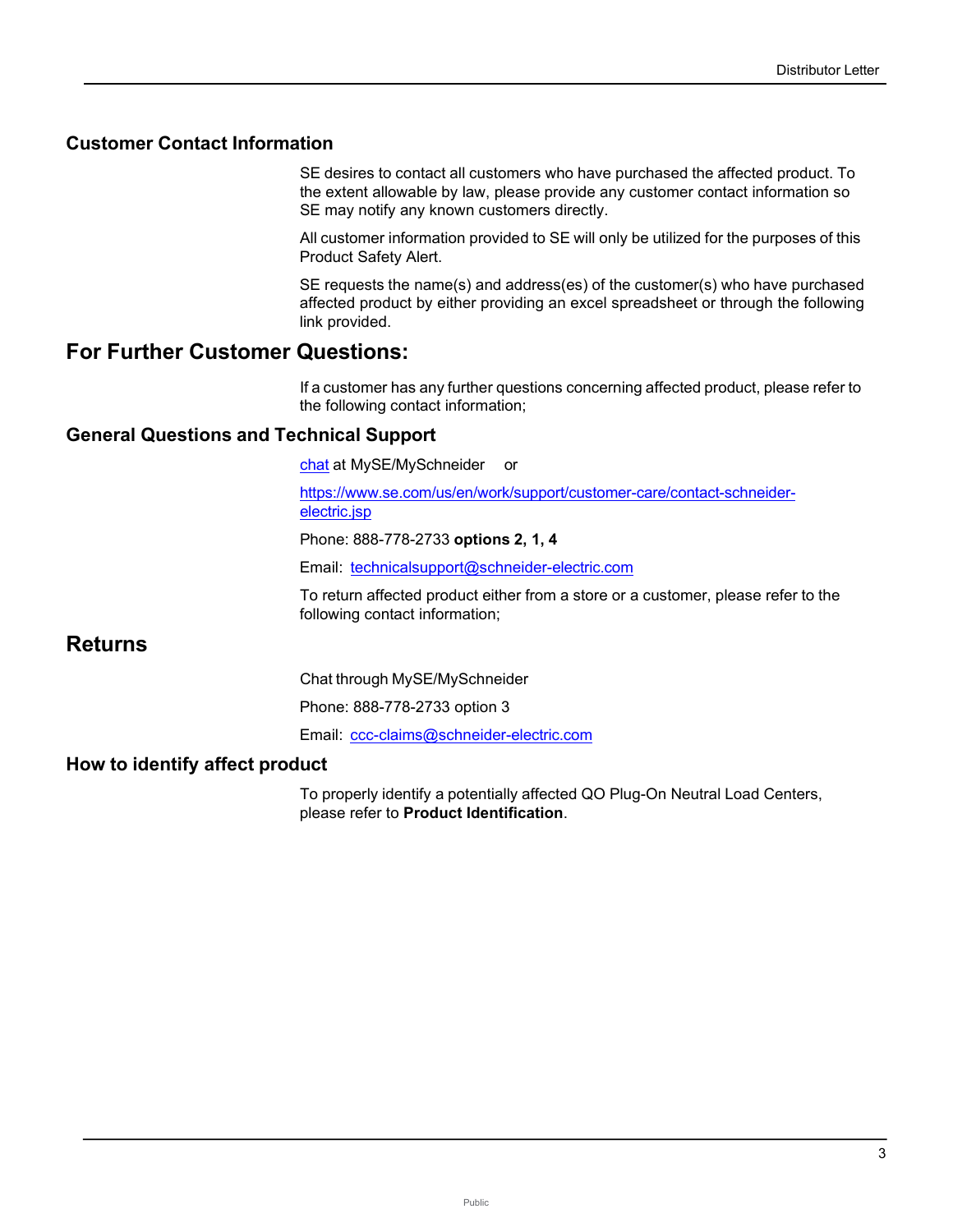# **Product Identification**

| QO112L125KPCA   | QO124M125PRB    | QO142M150PC      |
|-----------------|-----------------|------------------|
| Q0112L125PG     | QO124M150P      | QO142M200P       |
| Q0112L125PGC    | QO124M200P      | QO142M200PC      |
| Q0112L125PGRB   | QO124M200PWG125 | QO142M200PCAFVP  |
| Q0112L125PWG    | QO130L125PG     | QO142M200PCVP    |
| QO112L125VPCA   | Q0130L125PQG    | QO142M200PQ      |
| QO112L200PG     | QO130L150PG     | QO142M200PQCVP   |
| QO112L200PGRB   | QO130L200PG     | QO142M200PRB     |
| QO112M100P      | QO130L200PGC    | QO142M225P       |
| QO112M100PC     | QO130L200PGRB   | QO142M225PRB     |
| QO112M100PRB    | QO130L200PQG    | QO142MQ200PQ     |
| Q0116L125PG     | QO130L200PWG    | QO154L225PG      |
| QO116L125PGRB   | QO130M150P      | QO154L225PGC     |
| QO116M100P      | QO130M150PC     | QO154L225PGMF    |
| QO116M100PC     | QO130M150PRB    | Q0154L225PQG     |
| QO116M100PRB    | QO130M200P      | QO154M200P       |
| Q0120L125PG     | QO130M200PC     | QO154M200PC      |
| QO120L125PGC    | QO130M200PQ     | QO154M200PQ      |
| Q0120L125PWG    | QO130M200PRB    | QO160M200PC      |
| QO120M100P      | Q0132L125PG     | QO1816M200PFTRB  |
| QO120M100PC     | QO132M100P      | QOGP3P3036P      |
| QO120M100PRB    | QO132M100PCVP   | QOGP3P6036P      |
| QO120M150P      | QO132M125P      | QOGP3P604436100P |
| QO120M150PRB    | QO132M150P      | QOGP3P604436125P |
| QO120M200P      | QO140L200PG     | QOGP3P604436150P |
| QO120M200PRB    | QO140L200PGRB   | QOGP3P604436200P |
| Q0124L125PG     | QO140L225PG     | QON112L125PI     |
| QO124L125PGC    | QO140M200P      | QON112L200PI     |
| QO124L125PGCVP  | QO140M200PC     | QON120L125PI     |
| QO124L125PGRB   | QO140M200PCBE   | QON124L200PDL    |
| Q0124L125PQG    | QO140M200PRB    | QON124L200PI     |
| QO124L125PQGCVP | QO140M200PT2    | QON130L200PDL    |
| QO124L200PG     | QO140M225P      | QON130L200PI     |
| QO124M100P      | Q0142L225PG     | QON142L225PI     |
| QO124M100PC     | Q0142L225PGC    | QON154L225P      |
| QO124M100PCVP   | QO142L225PGCVP  | QON160L225P      |
| QO124M100PRB    | QO142L225PGRB   |                  |
| QO124M125P      | Q0142L225PQG    |                  |

## **Table 1 – US Stocked Products — Affected Catalog Numbers**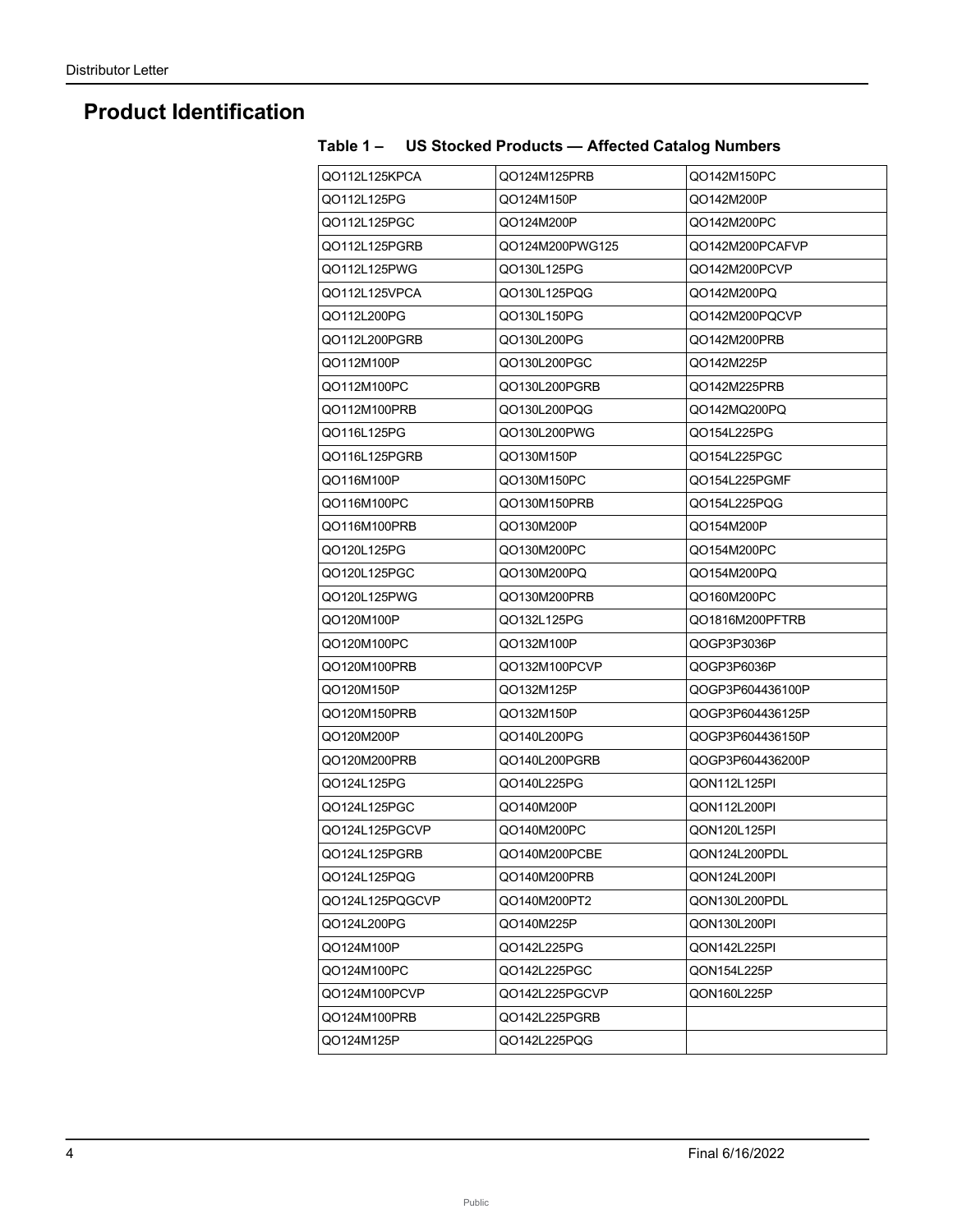

Indoor Load Center





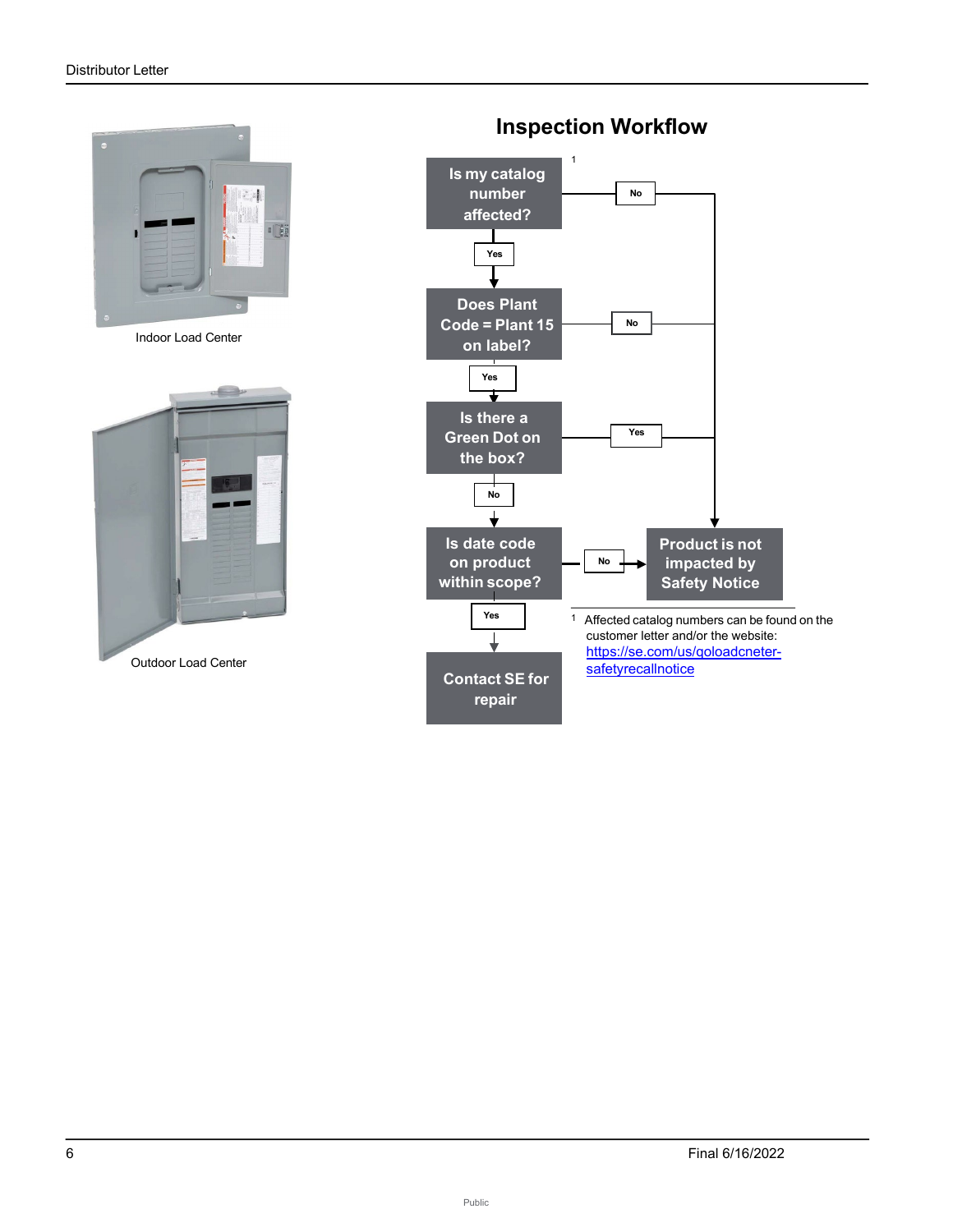## **Outdoor Load Center**



Public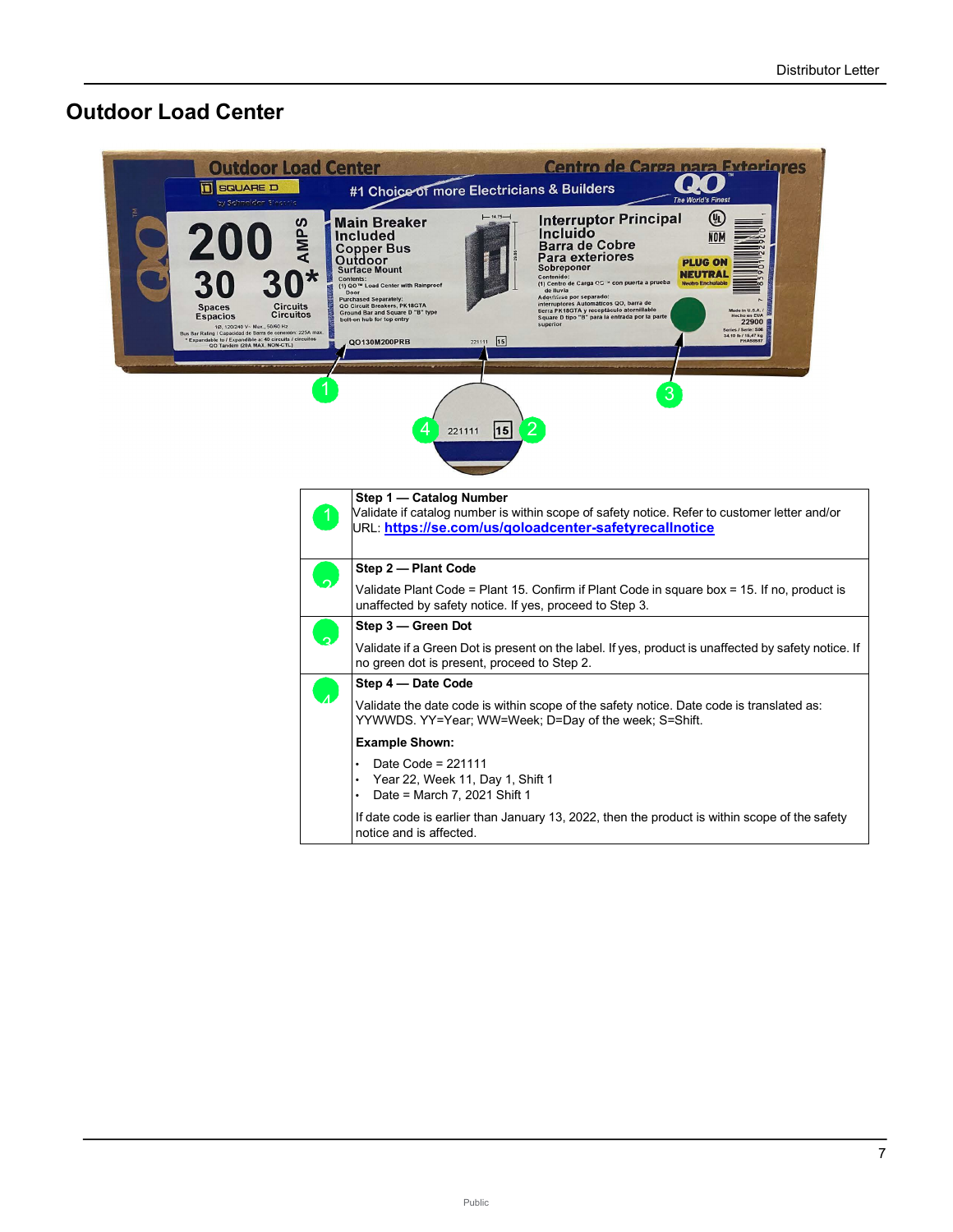## **Indoor Load Center**